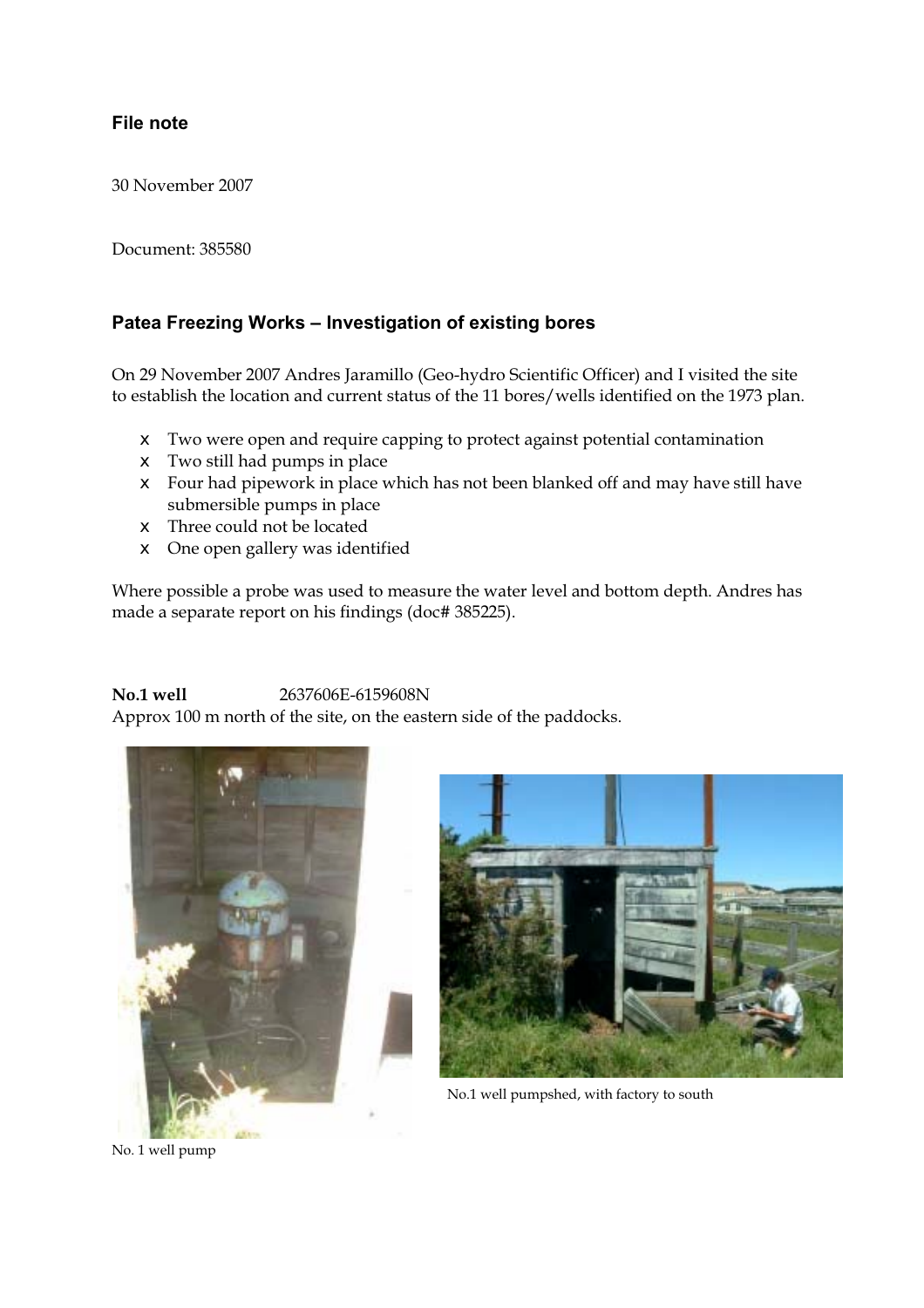### **No. 2 well** 2637358E-6159402N

Under the covered loading platform in the south west corner of the site. Pipework present, requires blanking to secure, there was oil in the surface mounting box. What appeared to be a sample pipe was removed allowing the probe to be dropped, the well is over 30m deep and oil was present.



No. 2 well location

## **No. 3 artesian well** 2637391E-6159499N

Approx 15 m east of the butchers shop, open - requires capping, water level 0.17 m, blockage at 5.6 m deep, suspect this is deeper.





No. 3 artesian well & butchers shop to west

No. 3 artesian well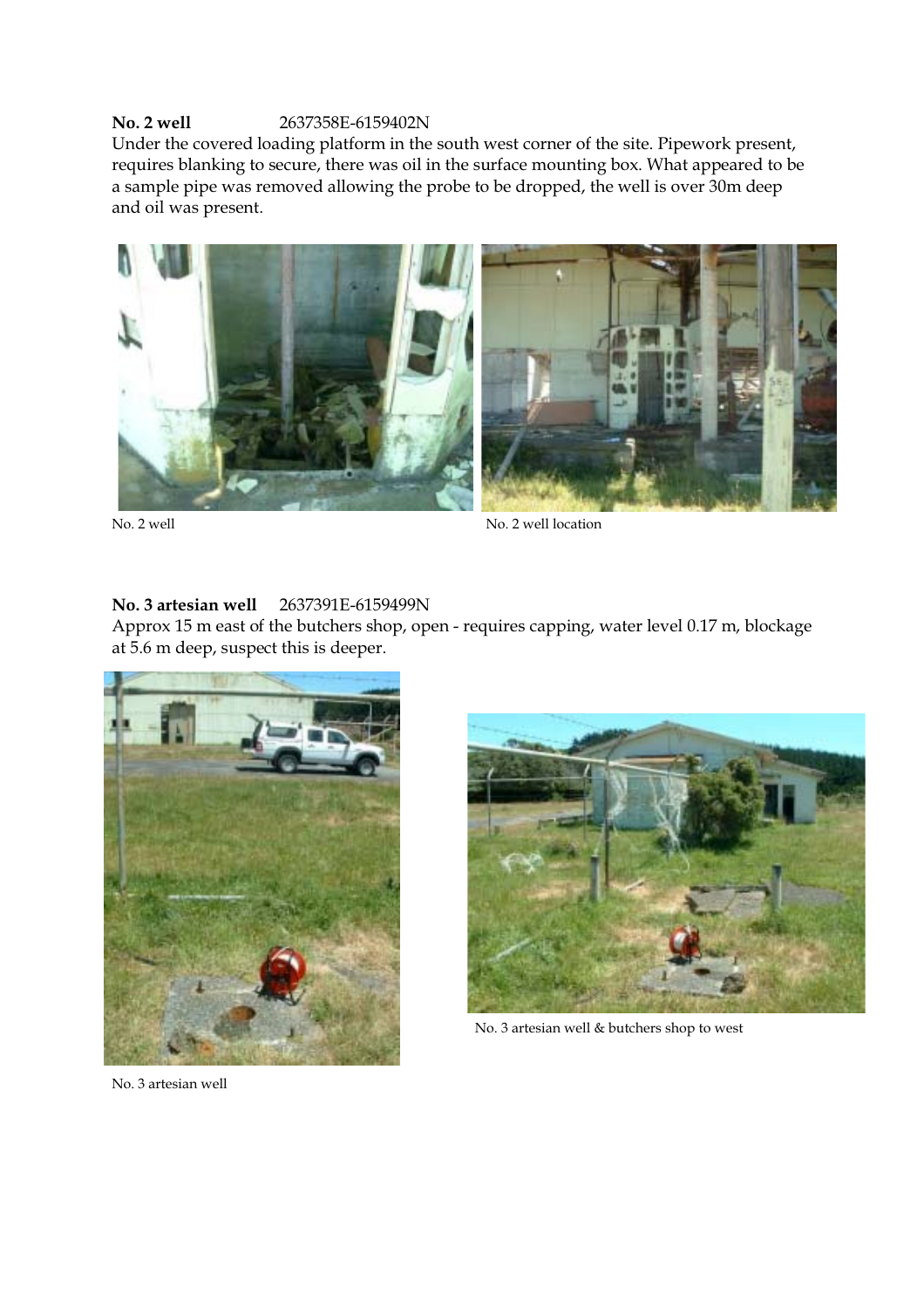### **No. 4 artesian well** 2637654E-6159417N

East of the stockyards, at the base of the cliffs, open - requires capping, water level 4.2 m, over 30 m deep.





No. 4 artesian well No. 4 artesian well pumpshed

#### **No. 5 artesian well** 2637666E-6159371N

East of the fellmongery, at the base of the cliffs. There was a good flow (approx 5 l/s) of water between these wells from the cliffs.





No. 5 artesian well pump No. 5 artesian well pumpshed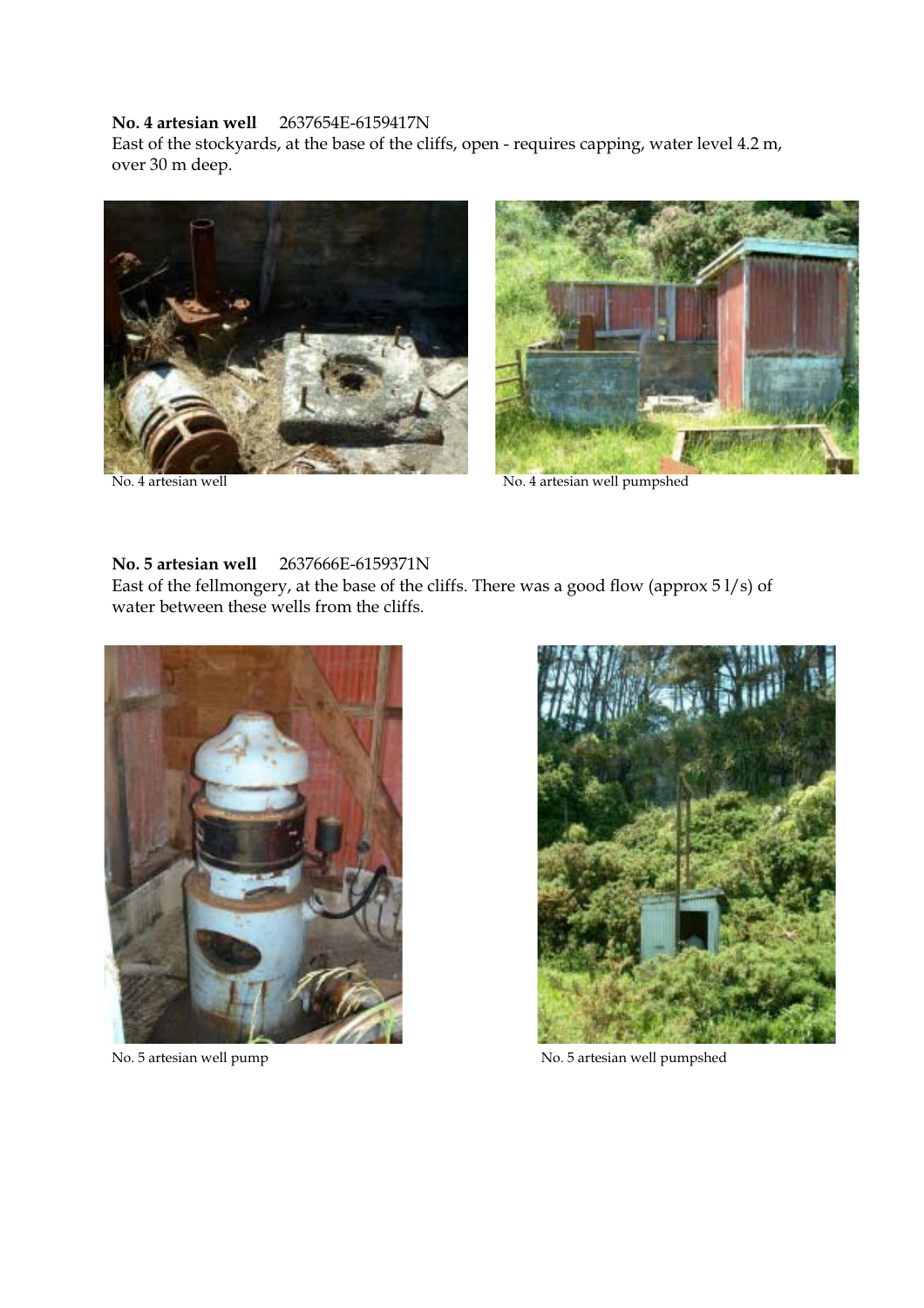### **No. 6 well** 2637456E-6159699N

On the western side of the paddocks, approx 140 m north of the site, capped - appears to be artesian as water is leaking out from the cap.



No. 6 well and factory to south No. 6 well and pumpshed



# **No. 7 well** 2637539E-6159917N

On the western side of the paddocks approx 350 m north of the factory.





No. 7 well pumpshed and factory to south

No. 7 well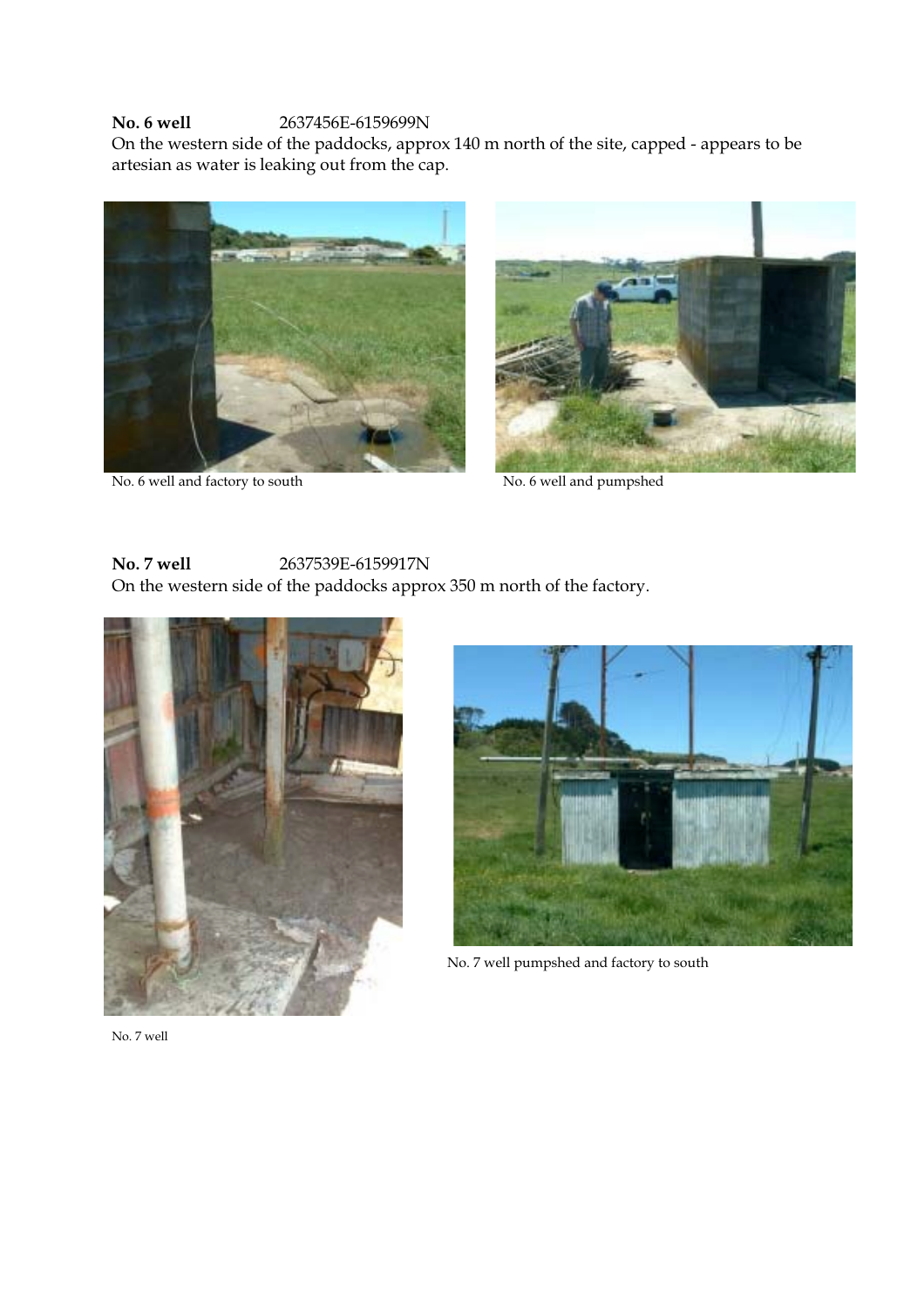**No. 8 well** 2637604E-6159616 Approx 10 m north of No. 1 well.



No. 8 well with No.1 well in background No. 8 well pumpshed



#### **Gallery** 2637373E-6159531N

Just south of the main gates, appears to be unused as there is no power connected and the pvc pipe on the northern side has a large crack in the joint. Water level 1.45 m, 4.5 m deep.





Gallery and factory to south

The following could not be located:

**A well -** in the freezers (western side) - solid concrete floor.

**No. B bore -** south west corner of the freezers – building collapsing, too dangerous to enter. **No. C well believed** – appears to be under the new factory entrance.

Shane Reynolds **Scientific Officer**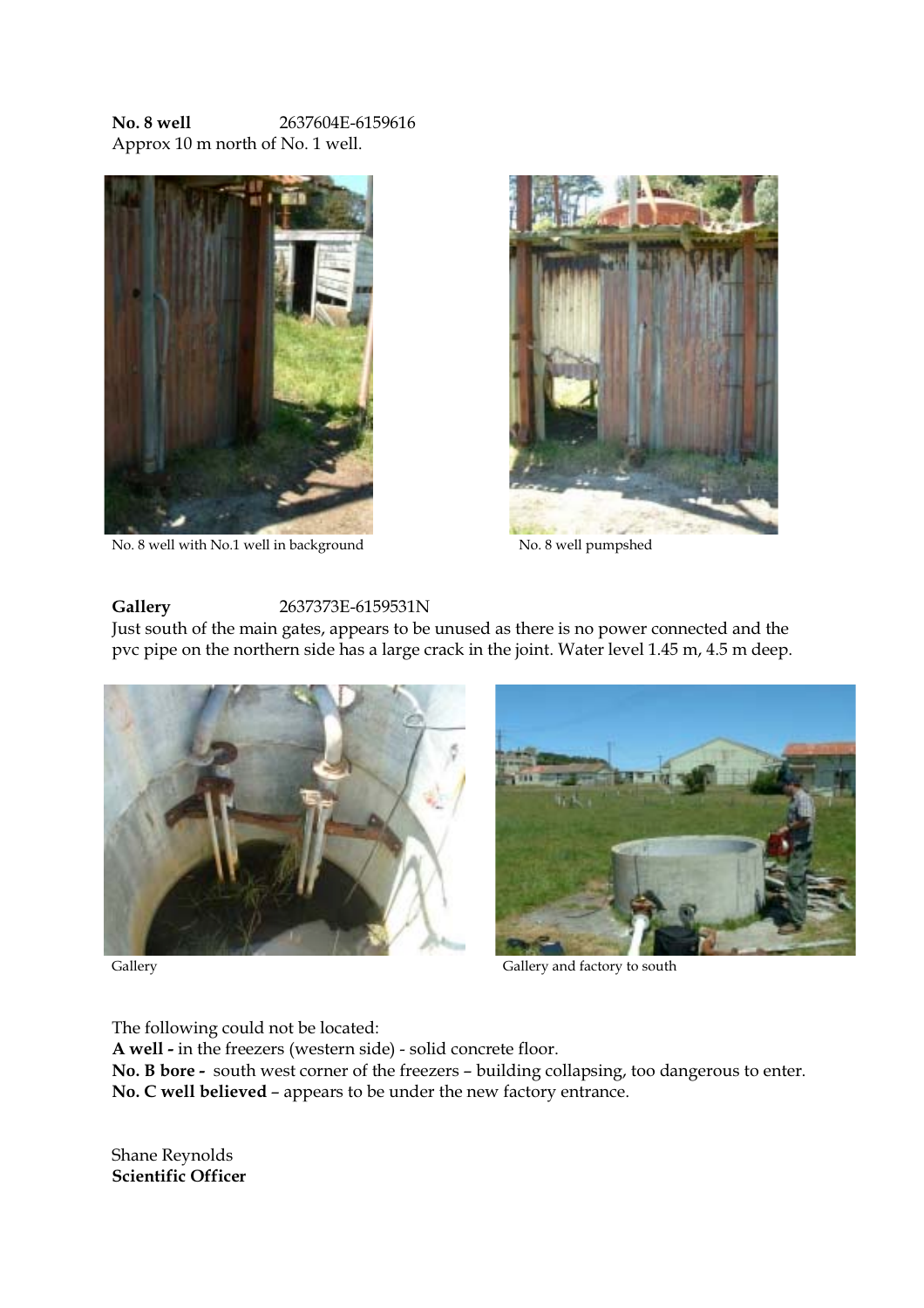# **Patea Freezing Works Site**

## **Groundwater Investigation**

## **Site Visit**

## **Officer's Report – Andres Jaramillo, Geo-hydro Scientific Officer TRC**

On 29<sup>th</sup> November 2007 a site visit to the Patea Freezing Works site was conducted with the objective to devise a monitoring programme to assess the extent of a potential polluted groundwater underlying the site.

The purpose during the visit was to evaluate the existing conditions of wells/bores, assess locations for observation wells and to ground-truth bore information found in the Council's groundwater database. Data acquired for the wells in and around the site [GND0066- GND0067- GND0068- GND0069-GND0070- GND0071] show some valuable information but is still incomplete to draw preliminary conclusions from it; some lithography is described but little to no information is given regarding casing intervals and depths; some of these wells could tap more than one aquifer which would pose constraints as to the usability of the existing wells for monitoring proposes. Three additional bores were located in the area of interest and one additional well was found nearby the *thought-to-be* major area of pollution source. A gallery showing the water table at approximately 2.2 metres indicates the high water table conditions of the site.

Some of the bores encountered will need to be properly capped and plugged if deemed necessary after an evaluation of their usefulness for monitoring purposes is studied as at the moment they are uncapped and opened to the surface. It is possible that the water samples from the wells encountered may be representative of different water-yielding zones within the same aquifer; however, the data that could be obtained from them could be used as up-gradient baseline conditions.

Unfortunately there is not enough topographical information available to determine groundwater flow-lines and potentiometric groundwater maps which would be very important to determine main groundwater flow.

## **Installation of groundwater monitoring wells & Vadose-Zone Monitoring**

Commonly observation wells are installed at sites such as waste-disposal facilities, underground storage tanks, and areas suspected of groundwater contamination; the exact location and number of units is yet to be determined once the conceptual model has been refined. Their depth is also to be defined once the aquifer(s) to be studied is defined. The Hollow stem auger (HSA) method is typically the preferred drilling method for situations such as this.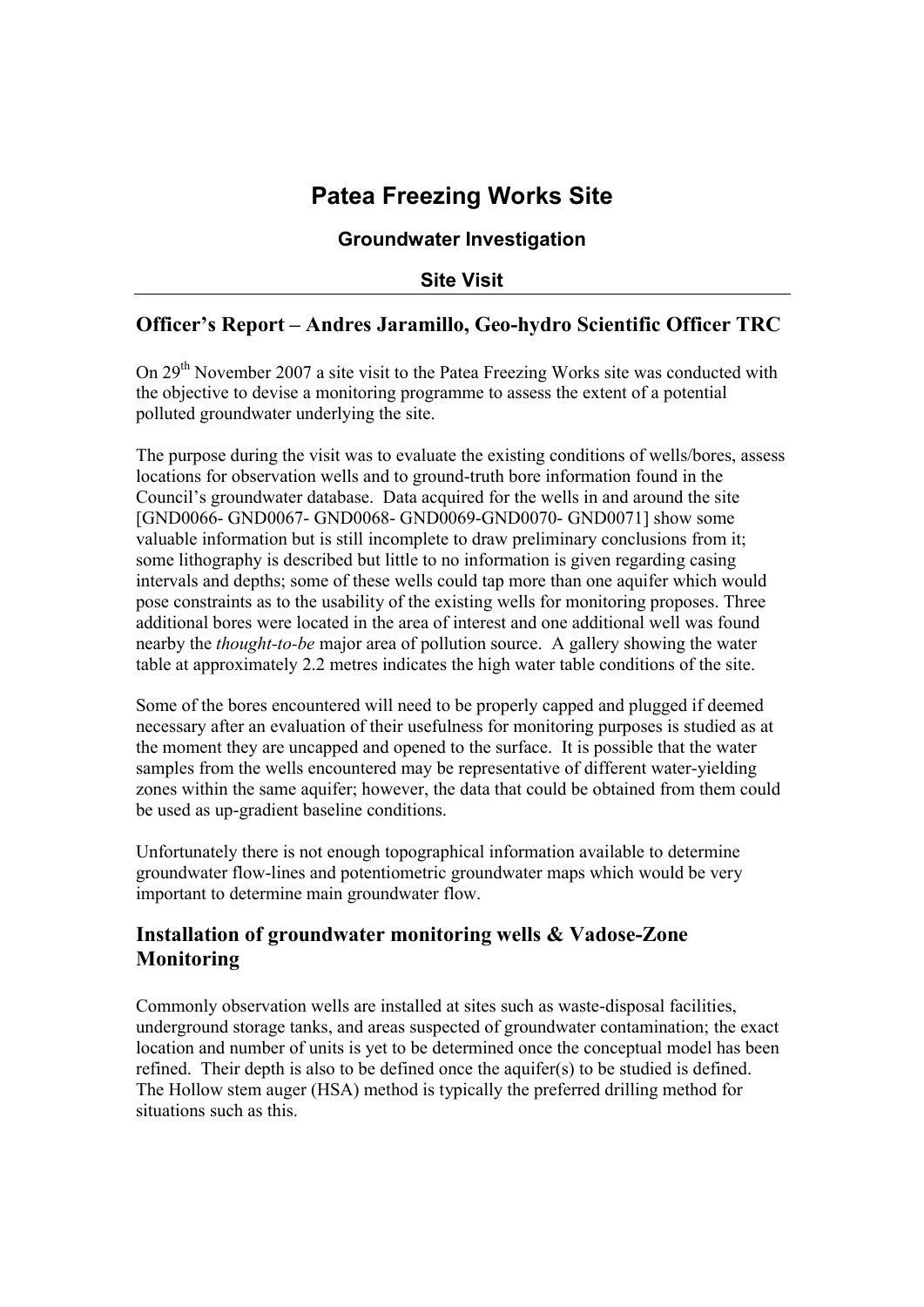If a contaminant is detected in the groundwater the solution to the problem may be very difficult and expensive. The vadose zone (unsaturated zone) in the study area is believed to be no more than 1.5 metre deep which is a thin layer to protect the water table from superficial contamination (also there is a tidal effect below the *thought-to-be* contaminated site); this would also mean that should pollution be encountered, it would be very likely that the water-table has also been polluted at some point. If the vadose zone is to be sampled, it is recommended that a simple mean of sampling be used such as direct sampling of the soil.

If a groundwater monitoring programme is to be implemented, it should include a monitoring well installed upgradient of the site and up to three monitoring wells installed downgradient of the potential source(s) of the groundwater contamination.

## **Groundwater contamination**

The sources of groundwater contamination at this site can be many and the type of contaminants numerous, yet, there is little information readily available and an extra effort should be made to establish the type of pollutants that could have been used/disposed of at the site. The extent of the groundwater contamination will entirely depend on the hydrogeology of the area. Groundwater contamination is not an irreversible process; even certain natural conditions act to remove contaminants through attenuation mechanisms such as dilution, dispersion, mechanical filtration, volatilization, biological activity, ion exchange and adsorption on soil particle surface, chemical reactions and decay.

If the area is in fact contaminated, the two types of contamination likely to be found are those related to landfill pollutants (leacheates) and underground tanks (oil seepage). Leacheates form plumes that move in the direction of groundwater; as the plume moves away from the source, the concentration declines due to dispersion and retardation processes.

Fortunately, the proximity of the source (adjacent to a groundwater discharge zone and to the sea), limits the amount of groundwater that can be (could have been) contaminated. The most likely sources for groundwater contamination include soils saturated with petroleum hydrocarbons and free product floating on the surface of the water table. Nevertheless, in the majority of cases, natural attenuation can adequately mitigate the contaminated groundwater. One of the hydrocarbons that needs to be investigated for potential contamination at this site is diesel. However, despite the mobility of benzene – one of the soluble components of petroleum products such as diesel – it is relatively easily attenuated and biodegraded in a well-oxygenated groundwater.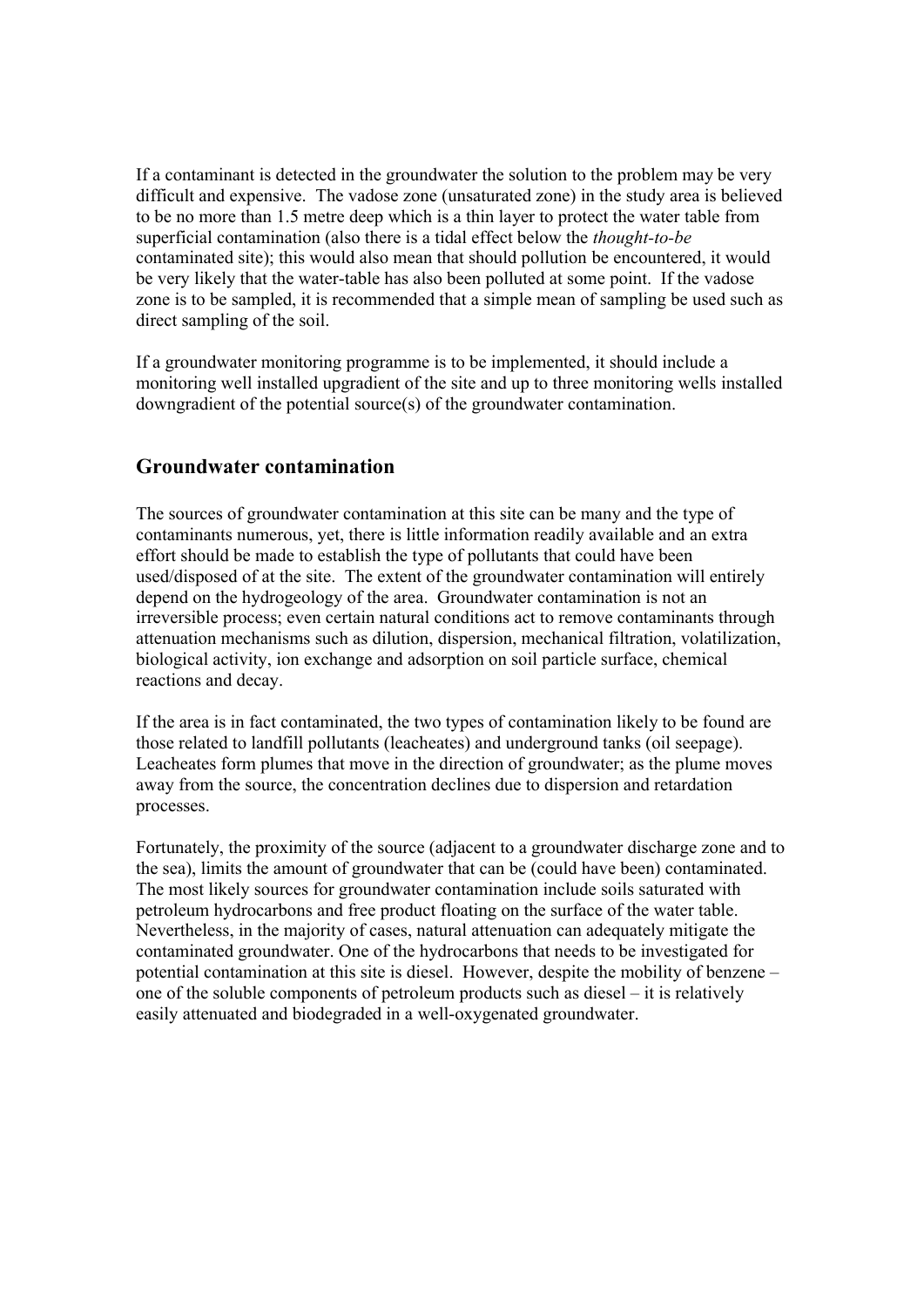## **Recommendations**

It is recommended that:

- A survey of the area of study be undertaken to generate contour lines to 1m precision (individual existing bores should be properly surveyed).
- Water samples be taken at the site, upgradient and downgradient of the site.
- Soil samples be collected at the land fill area an analysed for likely pollutants.
- All existing bores be properly capped.
- More data be gathered to support claims of contamination or to demonstrate that contamination has (or has not) occurred.
- Once more data has been collected a simple model such as BIOSCREEN http://www.epa.gov/ada/csmos/models/bioscrn.html - can be utilised to model the site.

### **Sources**

*Fetter, C W. Applied hydrogeology. 4th ed. Prentice Hall Inc, 2001. Fetter, C W. Applied hydrogeology. 3rd ed. Prentice Hall, 1994*

*Guidelines for Assessing and Managing Petroleum Hydrocarbon Contaminated Sites in New Zealand*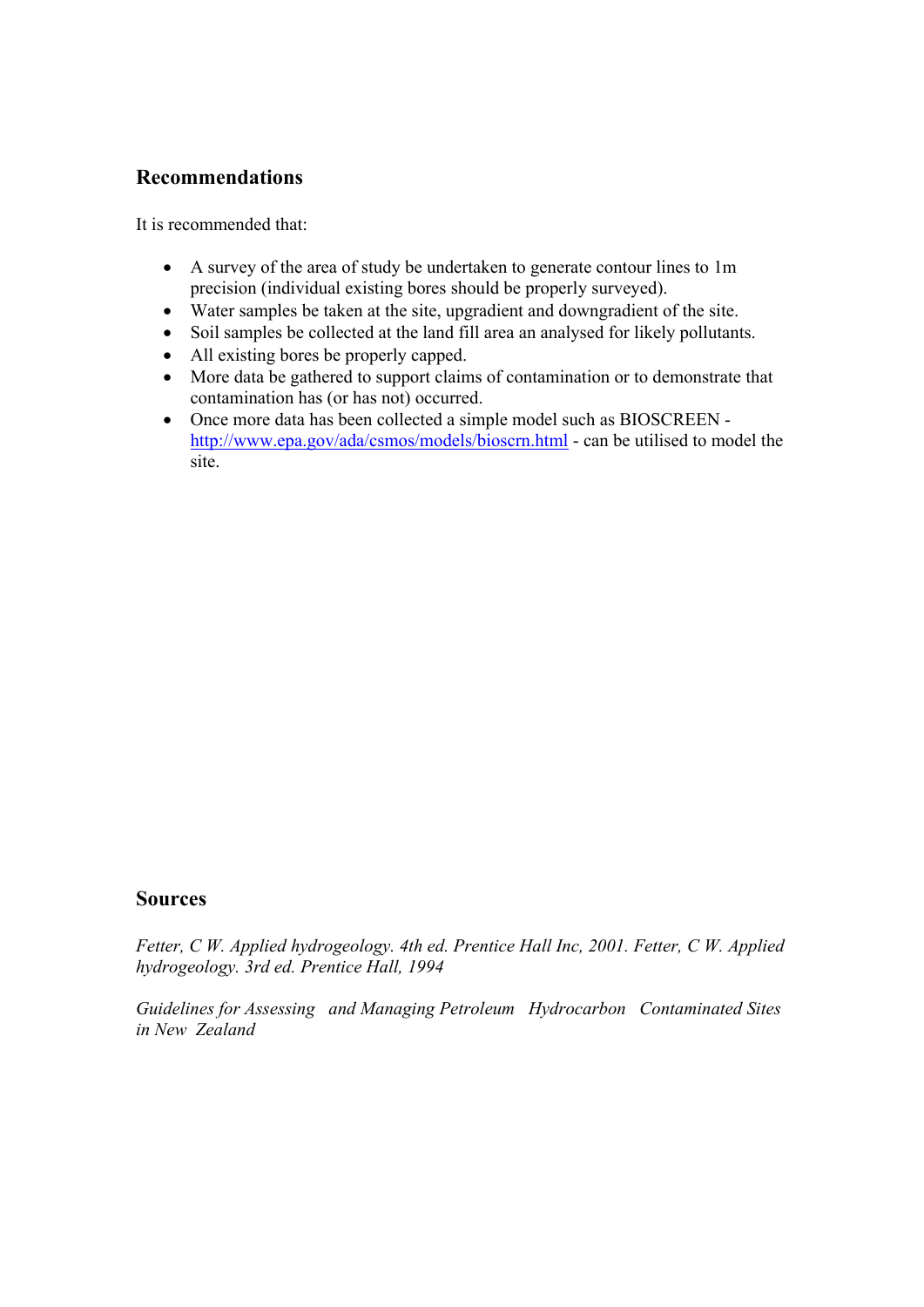| Leveling survey of existing groundwater bores |  |  |  |
|-----------------------------------------------|--|--|--|
|-----------------------------------------------|--|--|--|

| <b>Sight</b> | <b>B.S.</b> | I.S.  | F.S.  | <b>H.o.C.</b> | G.L.   | <b>Remarks</b> | <b>Well Depth</b> | <b>Water Level</b> | <b>GW-Potentiometric</b> |
|--------------|-------------|-------|-------|---------------|--------|----------------|-------------------|--------------------|--------------------------|
|              | 1.498       |       |       | 11.498        | 10.000 | No.3 Well      | 5.75              | 0.59               | 9.4                      |
| $\mathbf{2}$ |             | 1.634 |       |               | 9.864  | Gallery        |                   | 1.44               | 8.4                      |
| 3            | 1.805       |       | 1.617 | 11.686        | 9.881  | CP             |                   |                    |                          |
| 4            |             | 1.509 |       |               | 10.177 |                |                   |                    |                          |
| 5            |             | 1.360 |       |               | 10.326 | Artesian Well  |                   |                    | 11.0                     |
| 6            | 1.469       |       | 1.787 | 11.368        | 9.899  | CP.            |                   |                    |                          |
|              |             | 1.488 |       |               | 9.880  |                |                   |                    |                          |
| 8            | 1.758       |       | 0.778 | 12.348        | 10.590 | CP             |                   |                    |                          |
| 9            |             | 1.145 |       |               | 11.203 |                |                   |                    |                          |
| 10           | 3.060       |       | 0.946 | 14.462        | 11.402 | CP             |                   |                    |                          |
| 11           |             | 0.319 |       |               | 14.143 | No.4 Well      | ~54.5             | 4.15               | 10.0                     |
| 12           | 1.208       |       | 3.541 | 12.129        | 10.921 | CP             |                   |                    |                          |
| 13           |             | 1.535 |       |               | 10.594 |                |                   |                    |                          |
| 14           | 1.137       |       | 1.558 | 11.708        | 10.571 | CP             |                   |                    |                          |
| 15           |             | 2.013 |       |               | 9.695  | No.2 Well      | $100+$            | 0.70               | 9.0                      |
| 16           |             |       | 1.608 |               | 10.100 | No.3 Well      |                   |                    |                          |

Notes:

1. No. 3 Well arbitrary datum of 10.0m.

2. No. 3 Well blocked at 5.75m assumed to tap into deeper aquifer.

3. Gallery potentiometric level not used to calculate potentiometric lines.

4. Artesian Well water level assumed to be 0.0m, cap not removed.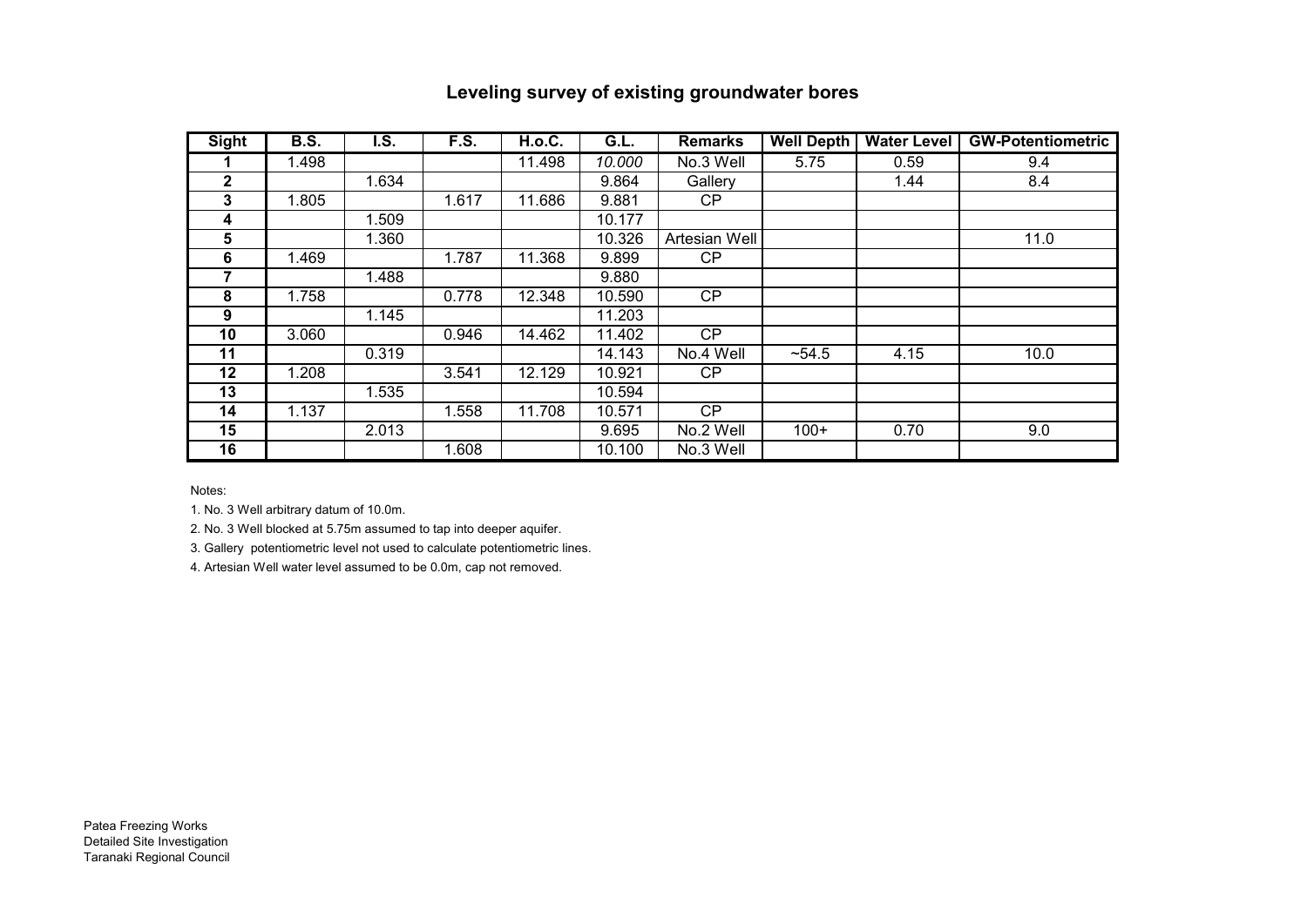# **Taranaki Regional Council**

# ESAM

**Report prepared for:** Shane Reynolds

**Easting:** 2637438 **Northing:** 6159485 **Radius:** 800

6 sites found that match the criteria specified above.

| <b>GND0066</b>           | <b>Patea Freezing Ltd, Patea</b>            |                            |         |                                    |             |                                |     |
|--------------------------|---------------------------------------------|----------------------------|---------|------------------------------------|-------------|--------------------------------|-----|
| Description:             | <b>GROUNDWATER</b>                          |                            |         |                                    |             |                                |     |
| Easting:                 | 2637300                                     | Northing:                  | 6159700 |                                    |             |                                |     |
| Depth:                   | 171.3                                       | Diameter:                  | 101.6   | Drill Date:                        | 1 Jan 1940  |                                |     |
| Elevation:               | 24.30                                       | <b>Elevation Accuracy:</b> |         |                                    |             | Estimated from NZMZ 1/NZMS 260 |     |
| Pump Type:               | Unknown                                     |                            |         | Construction:                      |             | Drilled - open ended casing    |     |
| Aquifer:                 | Whenuakura                                  |                            |         | Aquifer Type:                      | Unknown     |                                |     |
| WQ Data:                 |                                             |                            |         | Bore Use:                          |             | Industrial (Commercial)        |     |
|                          | Pump Test Data Location:                    |                            |         |                                    |             |                                |     |
| Top of Screen:           |                                             |                            | 0.0     | Bottom of Screen:                  |             |                                | 0.0 |
| Casing 1:                |                                             |                            |         | Casing 2:                          |             |                                |     |
| High Static Water Level: |                                             |                            | 3.7     | Low Static Water Level:            |             |                                | 3.7 |
| Comments:                | YLOW 36.27L/min<br>DRILLING DATE 19-09-1917 |                            |         |                                    |             |                                |     |
| Depth                    | Strata Type                                 |                            |         | <b>Static Water Level Comments</b> |             |                                |     |
|                          | 0.0 No lithological data available          |                            |         |                                    |             |                                |     |
| 52.4 Sand                |                                             |                            |         |                                    |             | <b>SAND &amp; CLAY</b>         |     |
|                          | 52.5 No lithological data available         |                            |         |                                    | <b>ROCK</b> |                                |     |
| 139.0 Papa               |                                             |                            |         |                                    |             | LAYERS PAPA & SAND WITH ROCKS  |     |
| 151.5 Sand               |                                             |                            |         |                                    | <b>SAND</b> |                                |     |
| 174.3 Papa               |                                             |                            |         |                                    | <b>PAPA</b> |                                |     |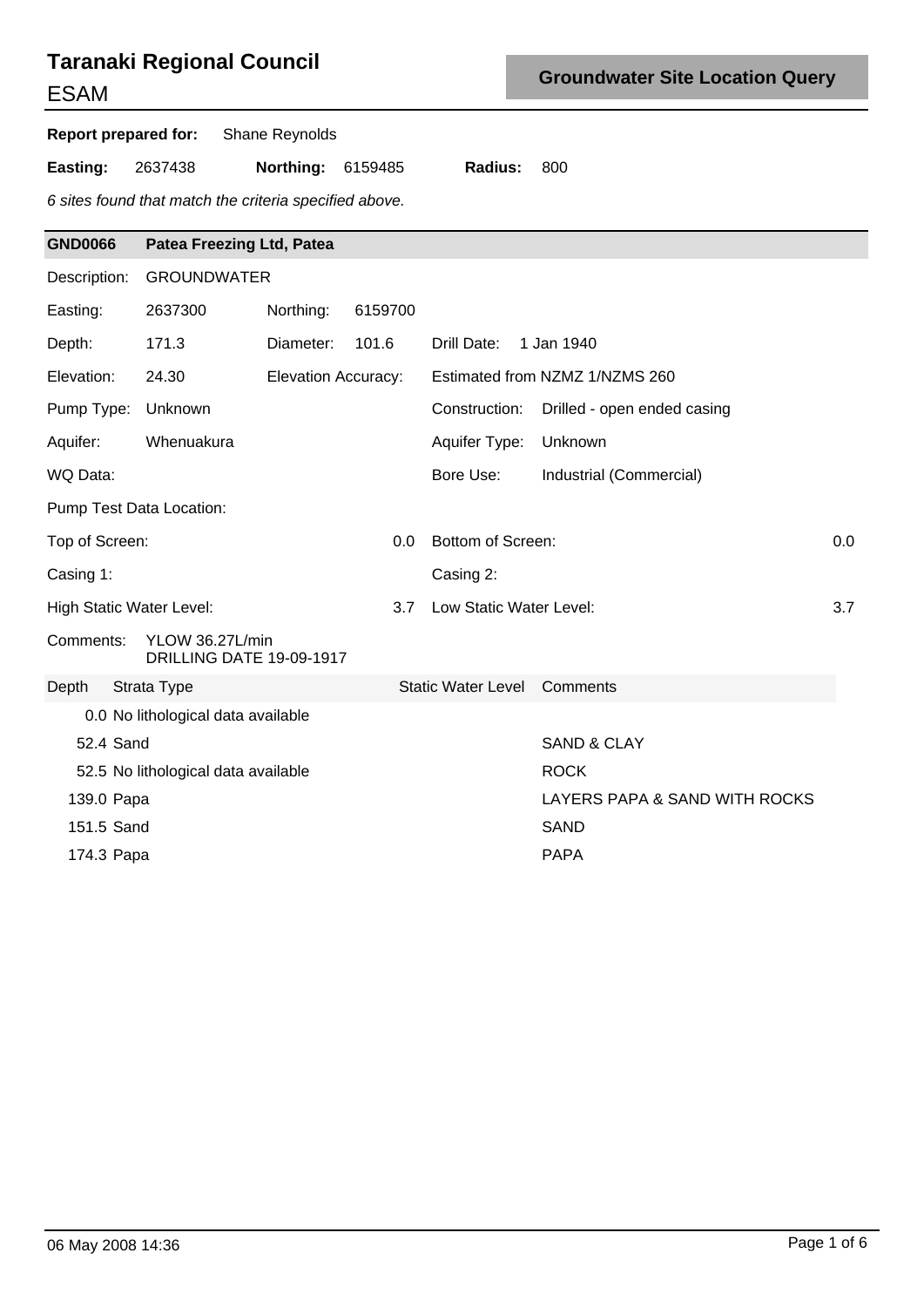| <b>GND0067</b> |          | Patea Freezing Works, Patea Bore #10                                          |                            |         |     |                           |  |                                                    |     |
|----------------|----------|-------------------------------------------------------------------------------|----------------------------|---------|-----|---------------------------|--|----------------------------------------------------|-----|
| Description:   |          | <b>GROUNDWATER</b>                                                            |                            |         |     |                           |  |                                                    |     |
| Easting:       |          | 2637400                                                                       | Northing:                  | 6159800 |     |                           |  |                                                    |     |
| Depth:         |          | 114.0                                                                         | Diameter:                  | 203.0   |     | Drill Date:               |  | 3 Sep 1976                                         |     |
| Elevation:     |          | 24.50                                                                         | <b>Elevation Accuracy:</b> |         |     |                           |  | Estimated from NZMZ 1/NZMS 260                     |     |
| Pump Type:     |          | Jet pump - deep well                                                          |                            |         |     | Construction:             |  | Drilled - open ended casing                        |     |
| Aquifer:       |          | Whenuakura                                                                    |                            |         |     | Aquifer Type:             |  | Unknown                                            |     |
| WQ Data:       |          |                                                                               |                            |         |     | Bore Use:                 |  | Industrial (Commercial)                            |     |
|                |          | Pump Test Data Location:                                                      |                            |         |     |                           |  |                                                    |     |
| Top of Screen: |          |                                                                               |                            |         | 0.0 | Bottom of Screen:         |  |                                                    | 0.0 |
| Casing 1:      |          |                                                                               |                            |         |     | Casing 2:                 |  |                                                    |     |
|                |          | <b>High Static Water Level:</b>                                               |                            |         | 8.5 | Low Static Water Level:   |  |                                                    | 8.5 |
| Comments:      |          | AVERAGE YIELD 572.8L/min<br>PUMP DEPTH 36.57M<br>CHLORIDE=42PPM<br>SALT=69PPM |                            |         |     |                           |  |                                                    |     |
| Depth          |          | Strata Type                                                                   |                            |         |     | <b>Static Water Level</b> |  | Comments                                           |     |
|                | 5.0 Silt |                                                                               |                            |         |     |                           |  | <b>BROWN SILT</b>                                  |     |
| 16.0 Silt      |          |                                                                               |                            |         |     |                           |  | <b>GREY SILT</b>                                   |     |
| 21.0 Clay      |          |                                                                               |                            |         |     |                           |  | <b>BLUE CLAY</b>                                   |     |
| 37.0 Clay      |          |                                                                               |                            |         |     |                           |  | <b>GREY CLAY</b>                                   |     |
| 85.0 Shell     |          |                                                                               |                            |         |     |                           |  | LAYERS GREY SILTY SANDS & SHELL<br><b>ROCK</b>     |     |
| 95.0 Papa      |          |                                                                               |                            |         |     |                           |  | PAPA (SILTSTONE)                                   |     |
| 104.5 Papa     |          |                                                                               |                            |         |     |                           |  | SANDSTONE WITH LENSES PAPA AND<br><b>SHELLROCK</b> |     |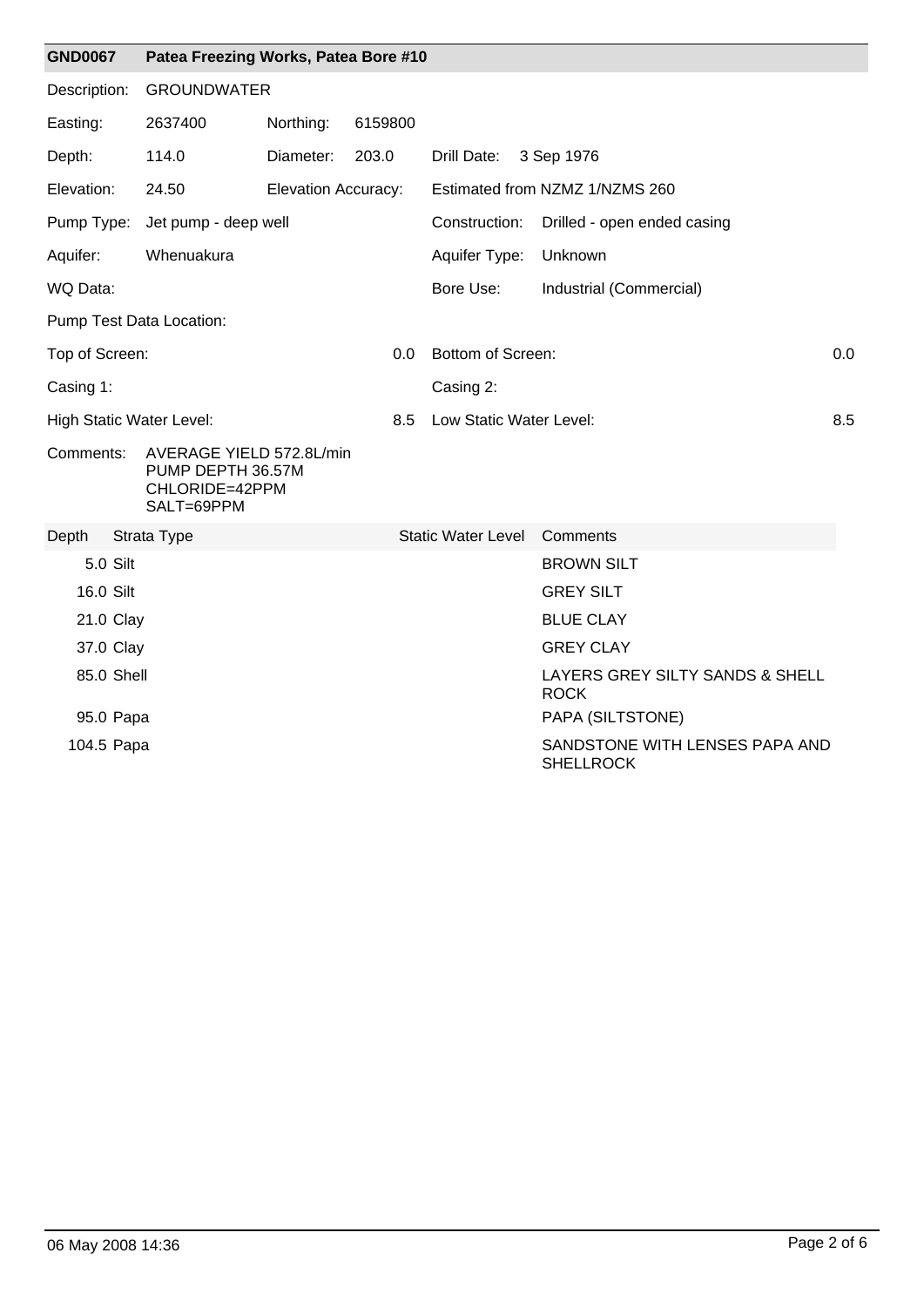| <b>GND0069</b>                  | Patea Freezing Works, Patea Bore #7                                                                                                            |                     |         |                             |                                |      |
|---------------------------------|------------------------------------------------------------------------------------------------------------------------------------------------|---------------------|---------|-----------------------------|--------------------------------|------|
| Description:                    | <b>GROUNDWATER</b>                                                                                                                             |                     |         |                             |                                |      |
| Easting:                        | 2637400                                                                                                                                        | Northing:           | 6159900 |                             |                                |      |
| Depth:                          | 78.2                                                                                                                                           | Diameter:           | 152.4   | Drill Date:                 | 13 Dec 1965                    |      |
| Elevation:                      | 24.30                                                                                                                                          | Elevation Accuracy: |         |                             | Estimated from NZMZ 1/NZMS 260 |      |
| Pump Type:                      | Unknown                                                                                                                                        |                     |         | Construction:               | Drilled - open ended casing    |      |
| Aquifer:                        | Whenuakura                                                                                                                                     |                     |         | Aquifer Type:               | Unknown                        |      |
| WQ Data:                        |                                                                                                                                                |                     |         | Bore Use:                   | Industrial (Commercial)        |      |
|                                 | Pump Test Data Location:                                                                                                                       |                     |         |                             |                                |      |
| Top of Screen:                  |                                                                                                                                                |                     | 0.0     | Bottom of Screen:           |                                | 0.0  |
| Casing 1:                       |                                                                                                                                                |                     |         | Casing 2:                   |                                |      |
| <b>High Static Water Level:</b> |                                                                                                                                                |                     | 8.2     | Low Static Water Level:     |                                | 15.2 |
| Comments:                       | PUMPING RATE 627.35L/MIN<br>60.96M AIR PIPE 50.8mm DIAMETER<br>PUMP DEPTH 36.57M<br><b>WATER QUALITY</b><br>CHLORIDE= 60ppm<br>$SALT = 99$ ppm |                     |         |                             |                                |      |
| Depth                           | Strata Type                                                                                                                                    |                     |         | Static Water Level Comments |                                |      |
| 9.1 Sand                        |                                                                                                                                                |                     |         |                             | <b>SAND AND CLAY</b>           |      |
|                                 | 32.9 No lithological data available                                                                                                            |                     |         |                             | <b>SILTSTONE</b>               |      |
| 39.6 Shell                      |                                                                                                                                                |                     |         |                             | <b>SHELL BED</b>               |      |
|                                 | 53.6 No lithological data available                                                                                                            |                     |         |                             | SANDSTONE                      |      |
| 54.9 Sand                       |                                                                                                                                                |                     |         |                             | <b>SAND &amp; SHELL</b>        |      |
|                                 | 79.2 No lithological data available                                                                                                            |                     |         |                             | <b>SHELLROCK</b>               |      |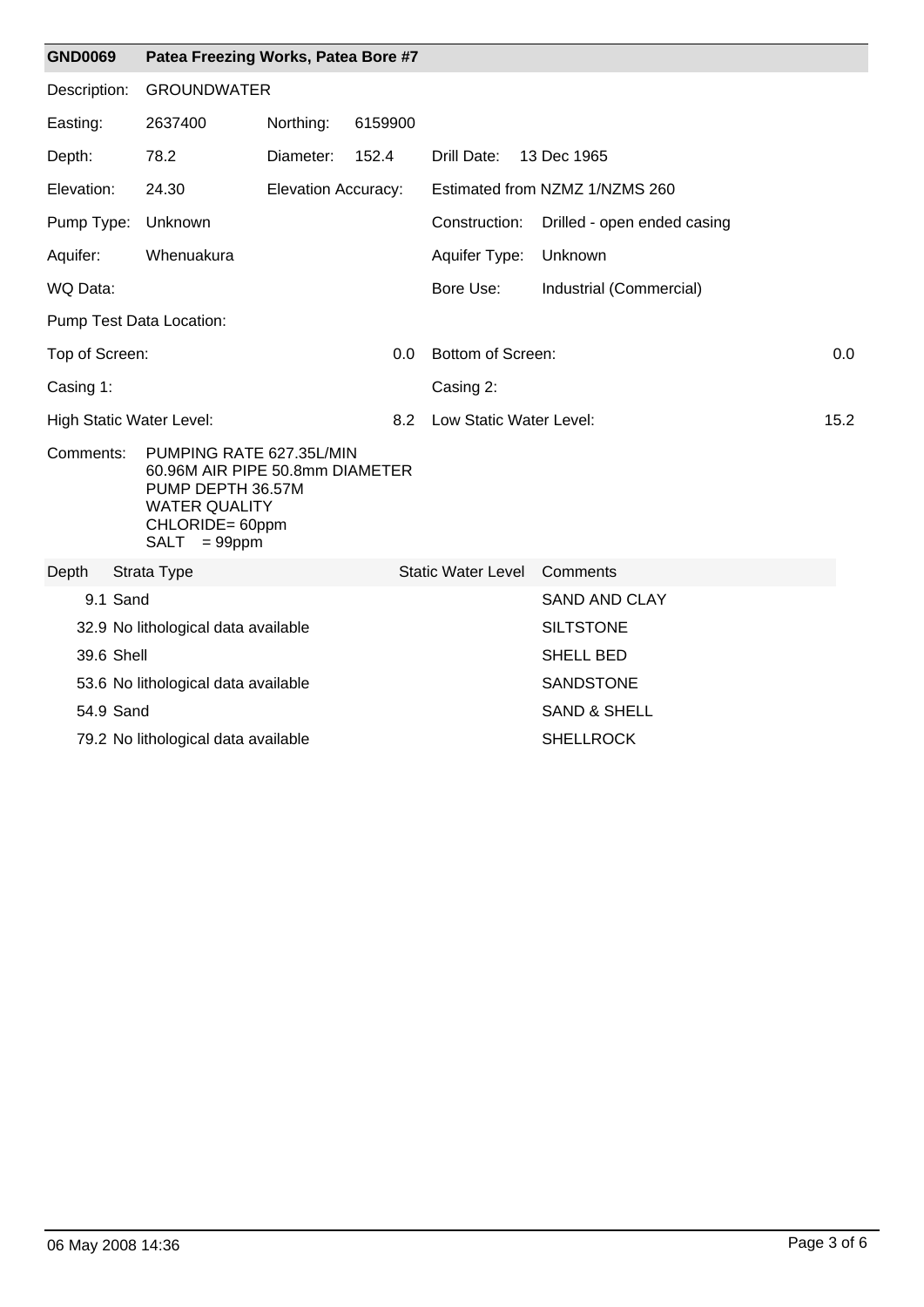| <b>GND0070</b> |           | Patea Freezing Ltd, Patea                                       |                            |         |                           |  |                                |     |  |
|----------------|-----------|-----------------------------------------------------------------|----------------------------|---------|---------------------------|--|--------------------------------|-----|--|
| Description:   |           | <b>GROUNDWATER</b>                                              |                            |         |                           |  |                                |     |  |
| Easting:       |           | 2637500                                                         | Northing:                  | 6159700 |                           |  |                                |     |  |
| Depth:         |           | 126.5                                                           | Diameter:                  | 76.2    | Drill Date:               |  | 1 Jan 1940                     |     |  |
| Elevation:     |           | 24.30                                                           | <b>Elevation Accuracy:</b> |         |                           |  | Estimated from NZMZ 1/NZMS 260 |     |  |
|                |           | Pump Type: Unknown                                              |                            |         | Construction:             |  | Drilled - open ended casing    |     |  |
| Aquifer:       |           | Whenuakura                                                      |                            |         | Aquifer Type:             |  | Unknown                        |     |  |
| WQ Data:       |           |                                                                 |                            |         | Bore Use:                 |  | Industrial (Commercial)        |     |  |
|                |           | Pump Test Data Location:                                        |                            |         |                           |  |                                |     |  |
| Top of Screen: |           |                                                                 |                            | 0.0     | <b>Bottom of Screen:</b>  |  |                                | 0.0 |  |
| Casing 1:      |           |                                                                 |                            | 61.0    | Casing 2:                 |  |                                |     |  |
|                |           | <b>High Static Water Level:</b>                                 |                            | 0.0     | Low Static Water Level:   |  |                                | 0.0 |  |
| Comments:      |           | FLOW 136.4L/min<br>CASING TO 60.96M<br>DRILLING DATE 16-01-1919 |                            |         |                           |  |                                |     |  |
| Depth          |           | Strata Type                                                     |                            |         | <b>Static Water Level</b> |  | Comments                       |     |  |
|                | 38.9 Sand |                                                                 |                            |         |                           |  | <b>SAND PAPA GRIT</b>          |     |  |
|                | 49.1 Papa |                                                                 |                            |         |                           |  | <b>PAPA</b>                    |     |  |
|                | 70.1 Sand |                                                                 |                            |         |                           |  | <b>SAND</b>                    |     |  |
|                | 72.5 Papa |                                                                 |                            |         |                           |  | <b>PAPA</b>                    |     |  |
|                | 96.9 Sand |                                                                 |                            |         |                           |  | LAYERS SAND AND ROCK           |     |  |
| 111.2 Papa     |           |                                                                 |                            |         |                           |  | <b>PAPA</b>                    |     |  |
| 126.5 Sand     |           |                                                                 |                            |         |                           |  | <b>SAND</b>                    |     |  |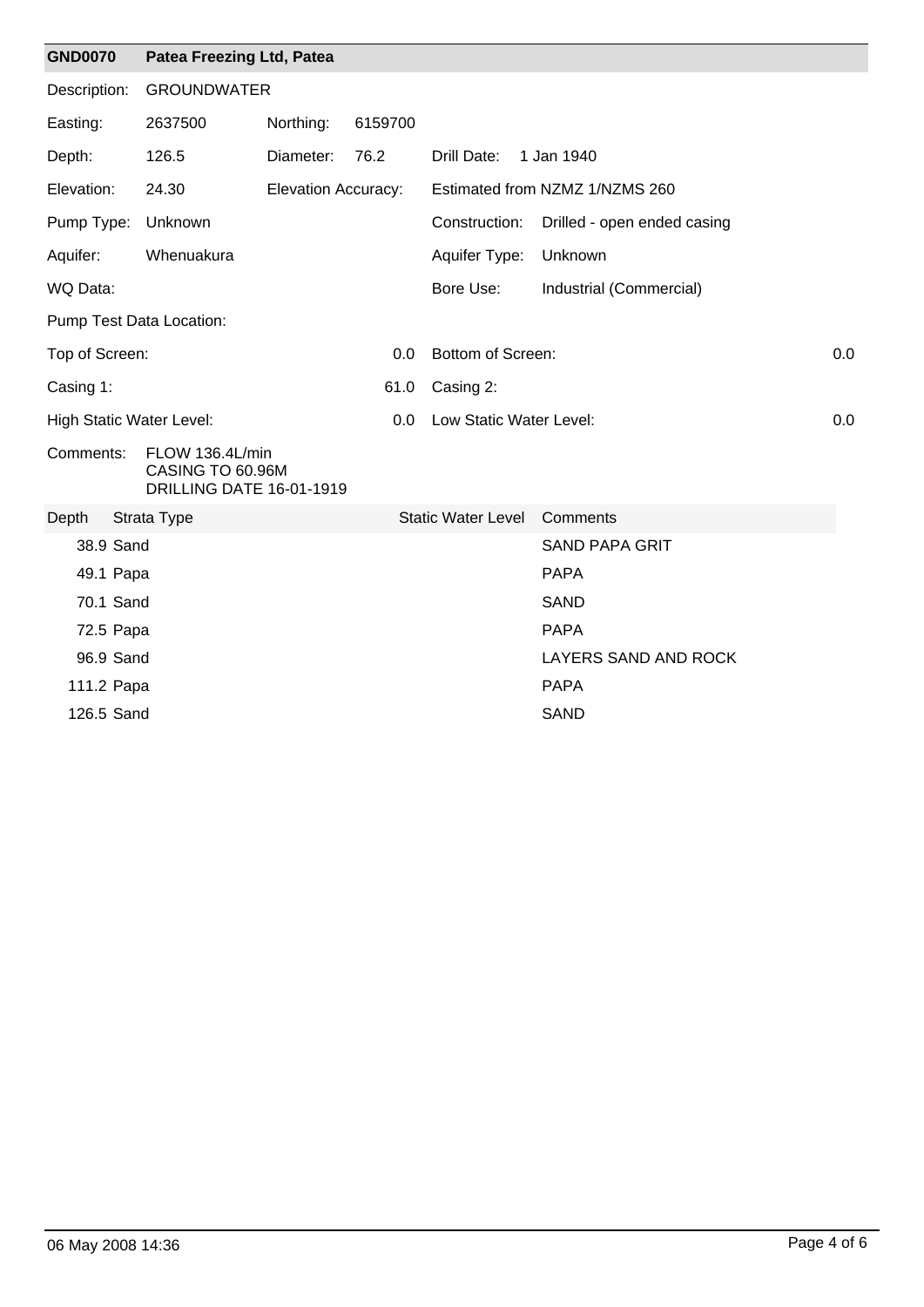| <b>GND0071</b>           | Patea Freezing Ltd, Patea                        |                            |               |                           |                                             |     |
|--------------------------|--------------------------------------------------|----------------------------|---------------|---------------------------|---------------------------------------------|-----|
| Description:             | <b>GROUNDWATER</b>                               |                            |               |                           |                                             |     |
| Easting:                 | 2637400                                          | Northing:                  | 6159600       |                           |                                             |     |
| Depth:                   | 122.7                                            | Diameter:                  | 76.2          | Drill Date:               | 1 Jan 1940                                  |     |
| Elevation:               | 24.30                                            | <b>Elevation Accuracy:</b> |               |                           | Estimated from NZMZ 1/NZMS 260              |     |
| Pump Type:               | Unknown                                          |                            |               | Construction:             | Drilled - open ended casing                 |     |
| Aquifer:                 | Whenuakura                                       |                            |               | Aquifer Type:             | Unknown                                     |     |
| WQ Data:                 |                                                  |                            |               | Bore Use:                 | Industrial (Commercial)                     |     |
| Pump Test Data Location: |                                                  |                            |               |                           |                                             |     |
| Top of Screen:           |                                                  |                            | 0.0           | Bottom of Screen:         |                                             | 0.0 |
| Casing 1:                |                                                  |                            | 67.1          | Casing 2:                 |                                             |     |
| High Static Water Level: |                                                  |                            | $0.0^{\circ}$ | Low Static Water Level:   |                                             | 0.0 |
| Comments:                | CASING TO 67.06M DAI<br>DRILLING DATE 31-07-1914 |                            |               |                           |                                             |     |
| Depth                    | Strata Type                                      |                            |               | <b>Static Water Level</b> | Comments                                    |     |
| 5.5 Sand                 |                                                  |                            |               |                           | <b>SAND AND CLAY</b>                        |     |
| 10.7 Papa                |                                                  |                            |               |                           | <b>PAPA</b>                                 |     |
| 51.5 Sand                |                                                  |                            |               |                           | <b>SAND PAPA HARD SHINGLE</b>               |     |
|                          | 51.7 No lithological data available              |                            |               |                           | <b>ROCK HARD</b>                            |     |
| 53.0 Sand                |                                                  |                            |               |                           | SAND (WATER)                                |     |
| 67.1 Sand                |                                                  |                            |               |                           | SAND SHINGLE(WATER)                         |     |
| 110.6 Shell              |                                                  |                            |               |                           | LAYERS (MANY)HARD SHELL SAND<br>PAPA(WATER) |     |
| 113.4 Sand               |                                                  |                            |               |                           | SAND (WATER)                                |     |
| 119.5 Sand               |                                                  |                            |               |                           | <b>SAND AND PAPA</b>                        |     |
| 122.7 Sand               |                                                  |                            |               |                           | <b>SAND</b>                                 |     |